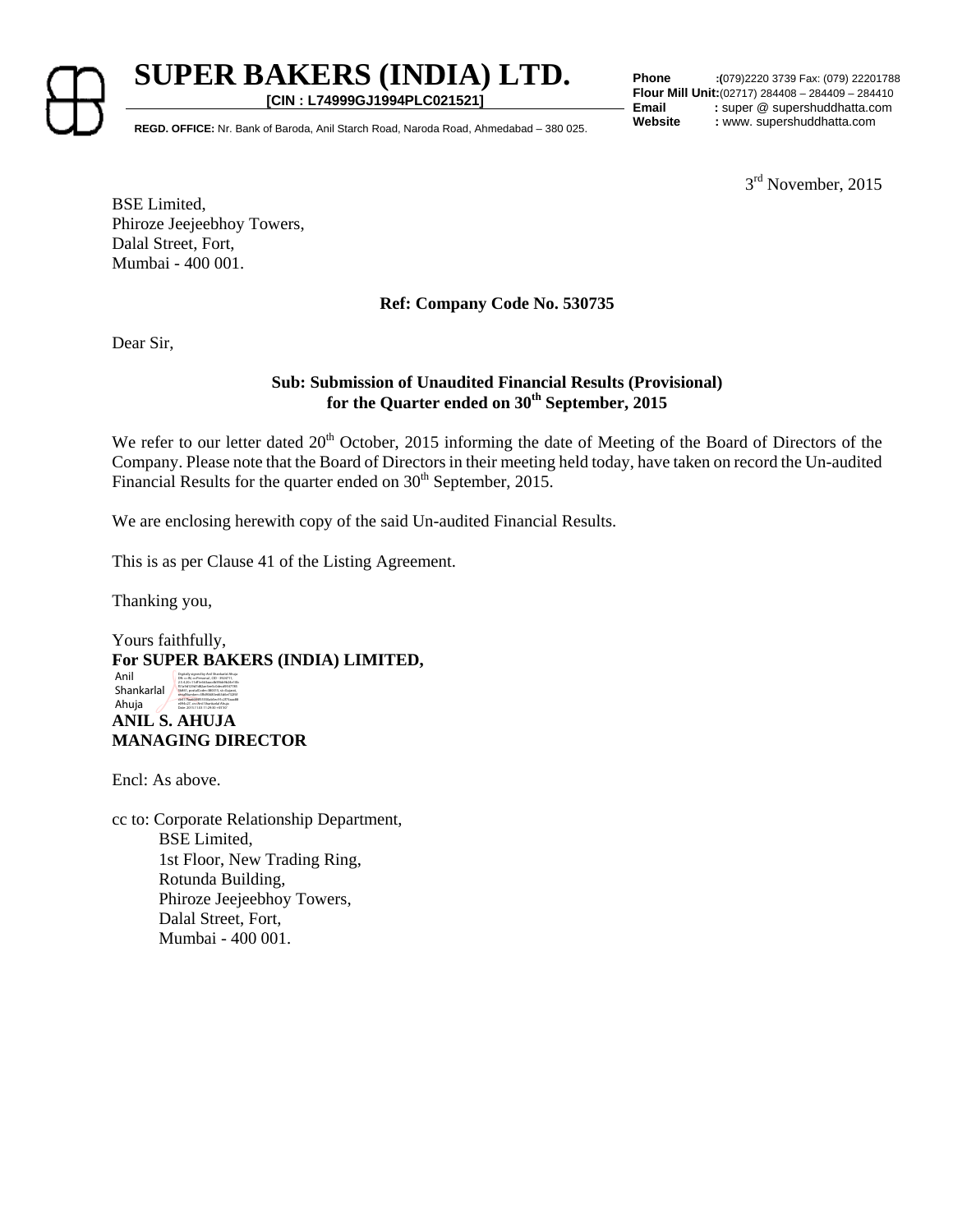# **SUPER BAKERS (INDIA) LTD.**

**[CIN : L74999GJ1994PLC021521]**

**Phone :(**079)2220 3739 Fax: (079) 22201788 **Flour Mill Unit:**(02717) 284408 – 284409 – 284410<br>**Email** : super @ supershuddhatta.com **Email** : super @ supershuddhatta.com<br> **Website** : www. supershuddhatta.com

REGD. OFFICE: Nr. Bank of Baroda, Anil Starch Road, Naroda Road, Ahmedabad - 380 025. **Website : www. supershuddhatta.com** 

## **UNAUDITED FINANCIAL RESULTS (PROVISIONAL) FOR THE QUARTER ENDED ON 30TH SEPTEMBER, 2015**

|                |                                                                                                                |                          |                          |                          |                              |                          | (Rs. In Lacs) |
|----------------|----------------------------------------------------------------------------------------------------------------|--------------------------|--------------------------|--------------------------|------------------------------|--------------------------|---------------|
|                |                                                                                                                | Quarter ended on         |                          |                          | Cumulative                   |                          | Year ended on |
|                | <b>Particulars</b>                                                                                             | 30-09-2015               | 30-06-2015               | 30-09-2014               | 01-04-2015                   | 01-04-2014               | 31-03-2015    |
|                |                                                                                                                |                          |                          |                          | to                           | to                       | (Audited)     |
|                | $PART-I$                                                                                                       |                          |                          |                          | 30-09-2015                   | 30-09-2014               |               |
| 1              | <b>Income from Operations</b>                                                                                  |                          |                          |                          |                              |                          |               |
|                |                                                                                                                |                          |                          |                          |                              |                          |               |
|                | a. Net Sales/Income from Operations<br>(Net of Excise duty)                                                    | $\blacksquare$           | $\overline{\phantom{a}}$ | 425.29                   | $\blacksquare$               | 1004.37                  | 1403.51       |
|                | b. Other Operating Income                                                                                      |                          |                          |                          |                              |                          |               |
|                | Total Income from operations(net)                                                                              | $\blacksquare$           |                          | 425.29                   | $\blacksquare$               | 1004.37                  | 1403.51       |
| 2              | <b>Expenditure</b>                                                                                             | $\blacksquare$           |                          |                          |                              |                          |               |
|                | a. Consumption of Raw Materials                                                                                |                          | $\overline{a}$           | 371.57                   | $\mathbf{r}$                 | 856.37                   | 1133.55       |
|                | b. Purchase of traded goods                                                                                    | $\mathbf{r}$             | $\blacksquare$           | $\overline{a}$           | $\blacksquare$               | $\overline{a}$           |               |
|                | c. Increase/(Decrease) in Stock in<br>trade and work in progress                                               | $\blacksquare$           | $\overline{\phantom{a}}$ | 2.88                     | $\blacksquare$               | (20.92)                  | (81.65)       |
|                | d. Employee Cost                                                                                               | 0.64                     | 0.16                     | 2.24                     | 0.80                         | 4.30                     | 9.28          |
|                | e. Depreciation & amortisation                                                                                 | 3.48                     | 3.03                     | 3.61                     | 6.51                         | 7.16                     | 13.74         |
|                | f. Other Expenditure                                                                                           | 1.99                     | 5.60                     | 49.42                    | 7.59                         | 112.89                   | 173.59        |
|                | <b>Total Expenditure</b>                                                                                       | 6.11                     | 8.79                     | 423.96                   | 14.90                        | 1001.64                  | 1411.81       |
| 3              | Profit/ (Loss) from Operations before<br>other Income, finance costs &<br>Exceptional Items (1-2)              | (6.11)                   | (8.79)                   | 1.33                     | (14.90)                      | 2.73                     | (8.30)        |
| $\overline{4}$ | Other Income                                                                                                   | 2.58                     | 5.47                     | $\overline{\phantom{a}}$ | 8.05                         | $\blacksquare$           | 2.03          |
| 5              | Profit / (Loss) before finance cost &<br>Exceptional Items (3+4)                                               | (3.53)                   | (3.32)                   | 1.33                     | (6.85)                       | 2.73                     | (6.27)        |
| 6              | Finance costs                                                                                                  | 0.95                     | 0.92                     | 0.36                     | 1.87                         | 0.85                     | 7.07          |
| $\tau$         | Profit/ (Loss) after finance costs but<br>before Exceptional Items (5-6)                                       | (4.48)                   | (4.24)                   | 0.97                     | (8.72)                       | 1.88                     | (13.34)       |
| 8              | <b>Exceptional Items</b>                                                                                       |                          |                          |                          |                              |                          |               |
| 9              | Profit/ (Loss) from Ordinary Activities<br>before Tax $(7+8)$                                                  | (4.48)                   | (4.24)                   | 0.97                     | (8.72)                       | 1.88                     | (13.34)       |
| 10             | Current<br>Tax expenses-                                                                                       | $\overline{\phantom{a}}$ | $\overline{\phantom{a}}$ | $\overline{\phantom{a}}$ | $\overline{\phantom{a}}$     | $\overline{\phantom{a}}$ |               |
|                | Deferred                                                                                                       |                          |                          |                          |                              |                          | 6.10          |
| 11             | Net Profit/ (Loss) from Ordinary<br>Activities after tax (9-10)                                                | (4.48)                   | (4.24)                   | 0.97                     | (8.72)                       | 1.88                     | (19.44)       |
| 12             | Extraordinary Items (net of tax expense)                                                                       | $\blacksquare$           | $\blacksquare$           | $\overline{\phantom{a}}$ | $\overline{\phantom{a}}$     | $\overline{\phantom{a}}$ | 0.32          |
| 13             | Net Profit/ $(Loss)$ $(11-/+12)$                                                                               | (4.48)                   | (4.24)                   | 0.97                     | (8.72)                       | 1.88                     | (19.76)       |
| 14             | Share of profit/ (loss) of associates                                                                          | $\blacksquare$           | $\overline{\phantom{a}}$ | $\overline{\phantom{a}}$ | $\overline{\phantom{a}}$     | $\blacksquare$           |               |
| 15             | Minority interest                                                                                              |                          | $\overline{\phantom{a}}$ | $\overline{\phantom{a}}$ | $\qquad \qquad \blacksquare$ | $\overline{\phantom{a}}$ |               |
| 16             | Net Profit/ (Loss) after taxes, minority<br>interest and share of profit/ (loss) of<br>associates $(13+14+15)$ | (4.48)                   | (4.24)                   | 0.97                     | (8.72)                       | 1.88                     | (19.76)       |

Anil Shankarla l Ahuja Digitally signed by Anil Shankarlal Ahuja DN: c=IN, o=Personal , CID - 3924711, 2.5.4.20=11df1e663aacdb59bb9b24e10bf 51a9d129d7d82ae3ee5c0decd95477855 b841, postalCode=380015, st=Gujarat, serialNumber=3ffd93683ed63d6e732f6fc b417faa6684f55550ab5ec91c2f73aaa88e 094c27, cn=Anil Shankarlal Ahuja Date: 2015.11.03 11:29:58 +05'30'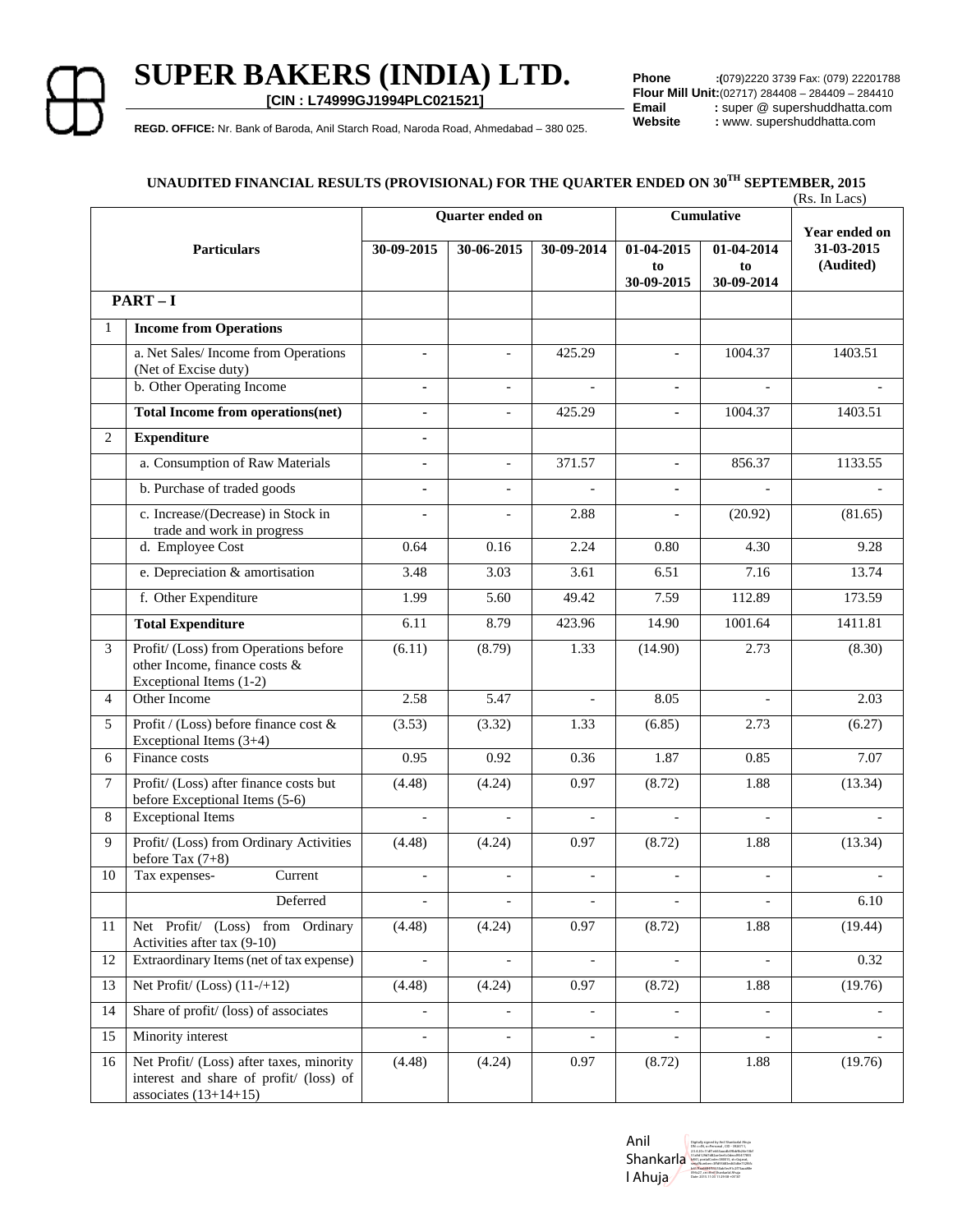**SUPER BAKERS (INDIA) LTD.** 

**[CIN : L74999GJ1994PLC021521]**

**Phone :(**079)2220 3739 Fax: (079) 22201788 **Flour Mill Unit:**(02717) 284408 – 284409 – 284410<br>**Email** : super @ supershuddhatta.com Email : super @ supershuddhatta.com<br>
Website : www. supershuddhatta.com

REGD. OFFICE: Nr. Bank of Baroda, Anil Starch Road, Naroda Road, Ahmedabad – 380 025. Website : www. supershuddhatta.com

|                             |                                                                                                                                              | Quarter ended on          |                |                 | Cumulative                     |                                | Year ended on           |
|-----------------------------|----------------------------------------------------------------------------------------------------------------------------------------------|---------------------------|----------------|-----------------|--------------------------------|--------------------------------|-------------------------|
| <b>Particulars</b>          |                                                                                                                                              | 30-09-2015                | 30-06-2015     | 30-09-2014      | 01-04-2015<br>to<br>30-09-2015 | 01-04-2014<br>to<br>30-09-2014 | 31-03-2015<br>(Audited) |
| 17                          | Paid-up equity shares capital (Face<br>Value Rs. $10/-$ )                                                                                    | 302.16                    | 302.16         | 302.16          | 302.16                         | 302.16                         | 302.16                  |
| 18                          | Reserves<br>excluding<br>Revaluation<br>Reserves                                                                                             |                           |                |                 |                                |                                | (22.58)                 |
| 19                          | Earning Per Shares (EPS)<br>Basic and diluted EPS before/after<br>Extraordinary items                                                        | $\blacksquare$            | $\blacksquare$ | 0.03            | $\overline{a}$                 | 0.06                           | ä,                      |
|                             | $PART - II$                                                                                                                                  |                           |                |                 |                                |                                |                         |
| A                           | <b>Particulars of Shareholding</b>                                                                                                           |                           |                |                 |                                |                                |                         |
| $\mathbf{1}$                | Public Shareholding                                                                                                                          |                           |                |                 |                                |                                |                         |
|                             | Number of Shares                                                                                                                             | 2338871                   | 2338871        | 2334371         | 2338871                        | 2334371                        | 2334371                 |
|                             | Percentage of Shareholding                                                                                                                   | $\overline{77}$           | 77             | $\overline{77}$ | 77                             | 77                             | 77                      |
| 2                           | and<br>Promoters<br>Promoter<br>group                                                                                                        |                           |                |                 |                                |                                |                         |
|                             | Shareholding                                                                                                                                 |                           |                |                 |                                |                                |                         |
|                             | Pledged/Encumbered<br>a<br>No. of Shares<br>% of total Shareholding of<br>promoter and promoter group<br>% of the total share capital of the |                           |                |                 | <b>NIL</b>                     |                                |                         |
|                             | Company<br>Non-encumbered<br>$\mathbf b$                                                                                                     |                           |                |                 |                                |                                |                         |
|                             | No. of Shares                                                                                                                                | 682729                    | 682729         | 682729          | 682729                         | 687229                         | 687229                  |
|                             | % of total Shareholding of<br>promoter and promoter group                                                                                    | 100                       | 100            | 100             | 100                            | 100                            | 100                     |
|                             | % of the total share capital of the<br>Company                                                                                               | 23                        | 23             | 23              | 23                             | 23                             | 23                      |
| B                           | <b>Investor Complaints</b>                                                                                                                   | 3 Months ended 30-09-2015 |                |                 |                                |                                |                         |
|                             | Pending at the beginning of the quarter                                                                                                      |                           |                |                 | <b>NIL</b>                     |                                |                         |
| Received during the quarter |                                                                                                                                              |                           | <b>NIL</b>     |                 |                                |                                |                         |
|                             | Disposed of during the quarter                                                                                                               |                           |                |                 | $\rm NIL$                      |                                |                         |
|                             | Remaining unresolved at the end of the<br>quarter                                                                                            |                           |                |                 | <b>NIL</b>                     |                                |                         |